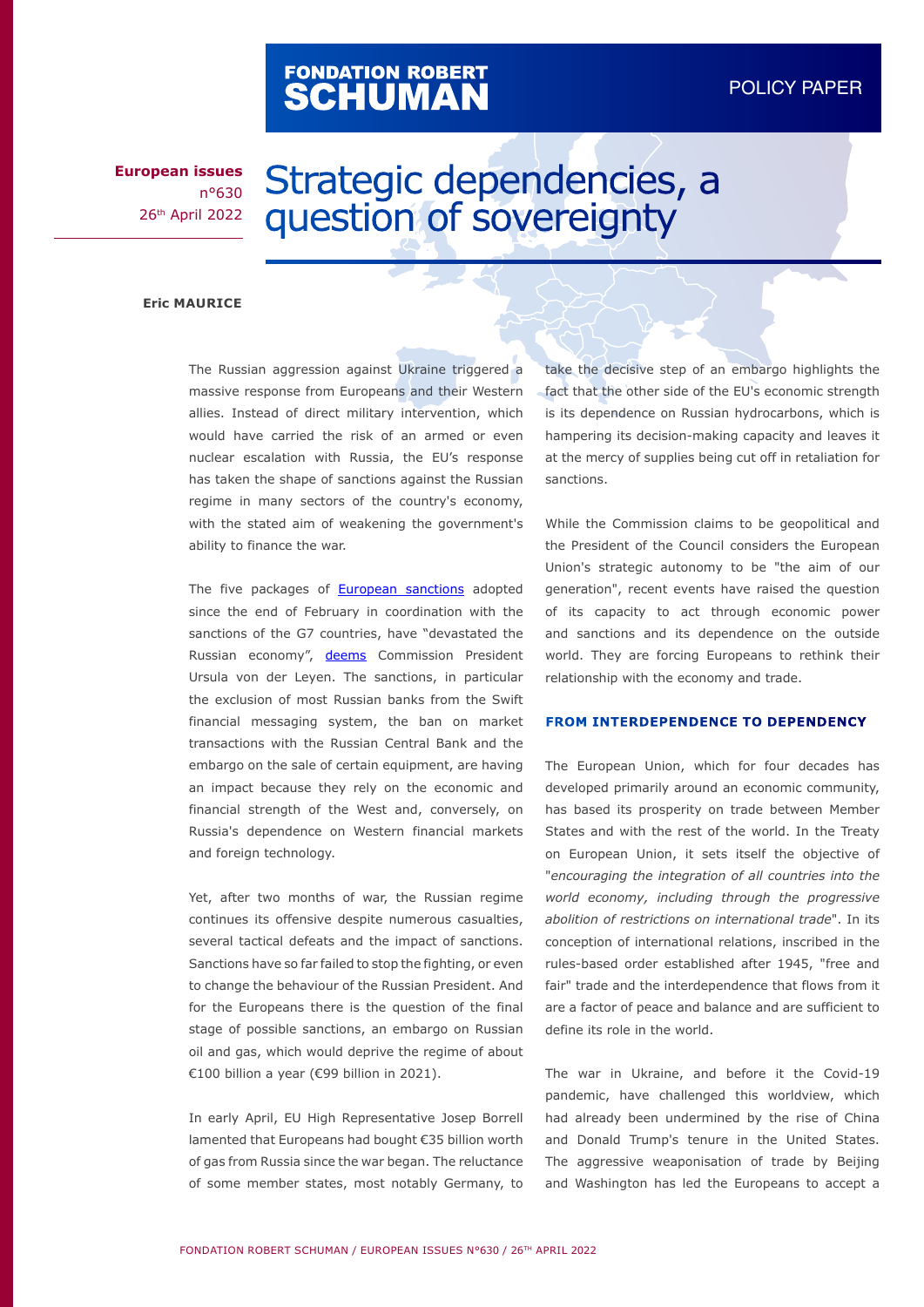degree of protectionism, by introducing controls on foreign investment, strengthening their trade defence instruments, and even adopting additional taxes on products from their US ally.

Interdependence, with its benefits, has given way to the potential or proven risk of dependence. This was first demonstrated by the shortages of masks, medical equipment and medicines at the start of the pandemic in 2020. Europeans [discovered](https://www.europarl.europa.eu/news/en/headlines/society/20200709STO83006/medicine-shortages-in-the-eu-causes-and-solutions) that 40% of finished medicines sold in Europe and 80% of the active ingredients used in pharmaceuticals came from India and China and that security of supply was no longer guaranteed.

The war in Ukraine shows that the risk of dependence on Russian gas and oil is unacceptable. Germany, which for a long time defended its Nord Stream 1 and 2 pipeline projects with Russia as being purely commercial, is now realising that energy policy is a geopolitical tool. It had to suspend Nord Stream 2 the day after Moscow recognised the independence of Ukraine's breakaway provinces, two days before the country's invasion.

Europe is gradually realising that it needs to reduce its dependence if it is to guarantee its prosperity, make safe its interests and retain control of its decisions. During [the Versailles Summit](https://www.consilium.europa.eu/media/54773/20220311-versailles-declaration-en.pdf) on10 and 11 March 2022, the heads of state and government decided to take "decisive action" to build "European sovereignty" and reduce the Union's strategic dependence. The priority is to "phase out" its dependency on Russian gas, oil and coal imports. But the effort is broader, covering

critical raw materials, semi-conductors, health, digital and food products.

This effort began with the pandemic, when EU leaders declared their commitment to making European industry more competitive and resilient by accelerating the twin transitions of climate and digital technology. In October 2020, they [asked](https://www.consilium.europa.eu/media/45910/021020-euco-final-conclusions.pdf) the Commission to " *identify strategic dependencies, particularly in the most sensitive industrial ecosystems such as for health, and to propose measures to reduce these dependencies, including by diversifying production and supply chains, ensuring strategic stockpiling, as well as fostering production and investment in Europe* ".

Since 2021, the Commission has been conducting a regular "*in-depth review of the Union's strategic dependencies*". It has identified 137 products that are part of sensitive ecosystems and heavily dependent on foreign suppliers, with a particular focus on 6 strategic sectors: raw materials, batteries, active pharmaceutical ingredients, clean hydrogen, semiconductors, cloud and edge technologies.

The Versailles Declaration is part of this process. The European Union was already seeking to reduce the risks of external events and the instrumentalization of trade by other powers, and to retain its capacity to act in all circumstances. The war in Ukraine has brought an additional dimension, as being dependent reduces the ability to sanction, and thus to defend the international order based on our principles and values. From 2020 to 2022, the Union's objective has evolved from resilience to sovereignty.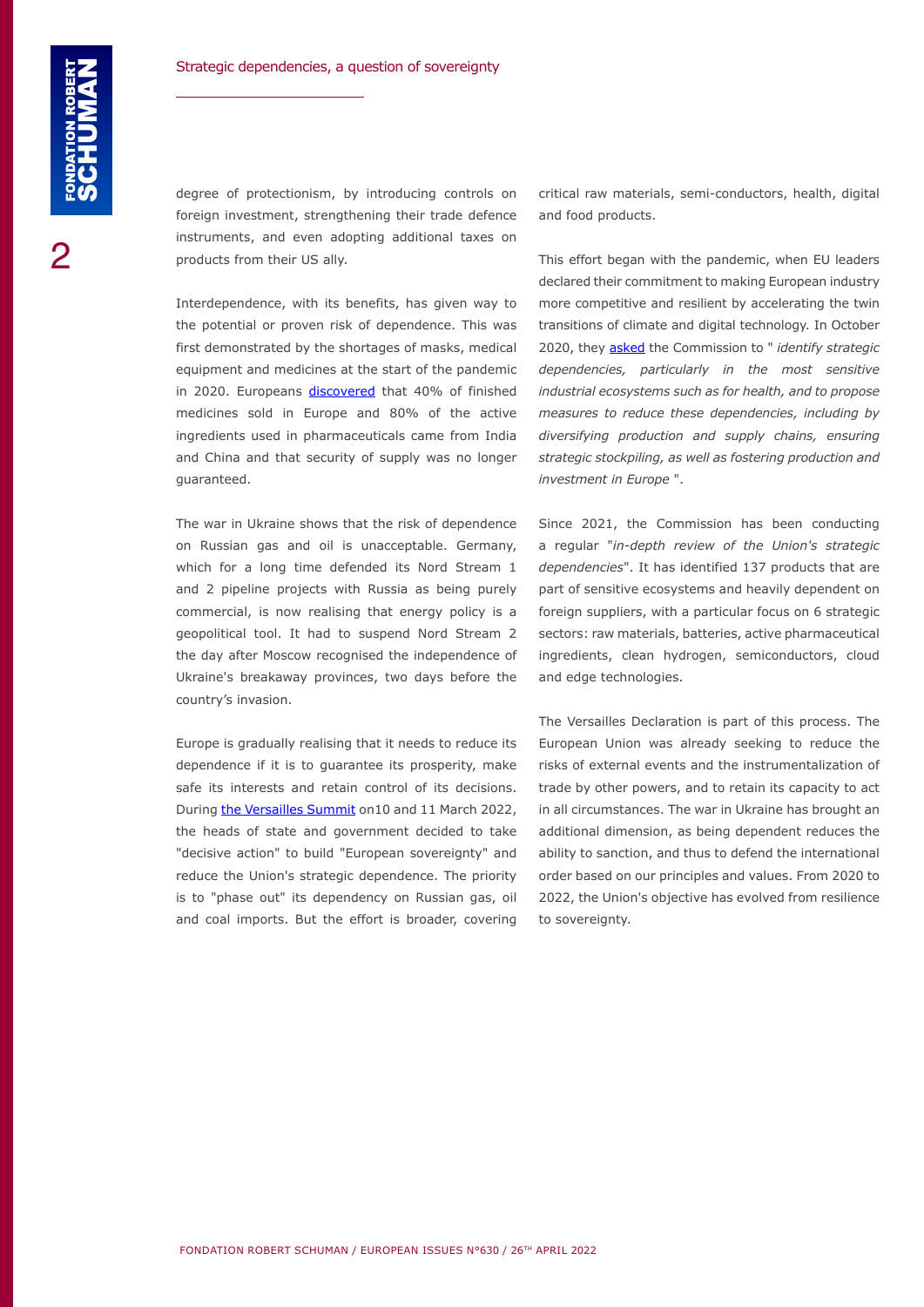FONDATION ROBERT SCHUMAN / EUROPEAN ISSUES N°630 / 26TH APRIL 2022



#### **RUSSIAN HYDROCARBONS**

In 2020, [according to Eurostat,](https://ec.europa.eu/eurostat/documents/1001617/14414828/Webinar-Energy-Statistics_EU-Energy-Dependency-on-Russia.pptx/f69d7a6d-a334-52cf-aba1-583e49d3fc97?t=1647010651844) the European Union imported 57.5% of the energy it consumed, and was 83.6% dependent on imports for gas and 96.2% for crude oil. This dependence has increased in recent years, reaching 60.6% in 2019, the highest level in 30 years.

In 2020, a quarter of the EU's energy requirements came from Russia, which accounted for 41.1% of gas, 36.5% of oil and 19.3% of coal consumption. The statistical agency points out that Europe's dependence on Russian oil had decreased over the previous five years, since the first invasion of Ukraine and the annexation of Crimea. But the share of Russian gas increased slightly, since it lay at 40% [in 2015.](https://ec.europa.eu/energy/sites/ener/files/documents/quarterly_report_on_european_gas_markets_q4_2015-q1_2016.pdf)

Dependence on Russian gas is the most problematic, as it is used both to heat buildings and homes, to generate electricity for all sectors and to manufacture products such as hydrogen and fertilisers. Gas is used as a transitional energy between oil or coal and renewable energy. And so, [the importance of gas](https://ec.europa.eu/eurostat/documents/4187653/13722723/Energy+mix+import+dependency.PNG/3a2ce81d-c7e5-1bf6-f00e-b52a7900d421?t=1650361770107) in

the Member States' energy mixes varies considerably, from 3% in Sweden (and even 0% in Cyprus), to 40% in Italy.

In recent years Italy has even [increased](https://ec.europa.eu/eurostat/cache/infographs/energy_trade/entrade.html?geo=DE&year=2020&language=EN&trade=imp&siec=G3000&filter=all&fuel=gas&unit=TJ_GCV&defaultUnit=TJ_GCV&detail=1&chart=) its imports of Russian gas, from 18 million m3 in 2012 to 28.7 million m3 in 2020, plateauing at 32-33 million m3 between 2017 and 2019. In terms of volume it is Germany which is most dependent on Russian gas, since it [increased](https://ec.europa.eu/eurostat/cache/infographs/energy_trade/entrade.html?geo=DE&year=2020&language=FR&trade=imp&siec=G3000&filter=all&fuel=gas&unit=TJ_GCV&defaultUnit=TJ_GCV&detail=1&chart=) its imports from 32 million m3 in 2011, the year that the pipeline Nord Stream entered into service, to 52.4 million m3 in 2020, with a peak of 62 million m3 in 2017. In 2020, Nord Stream, which links Germany directly with Russia, circumventing Ukraine, was the [main line of supply](https://ec.europa.eu/energy/sites/default/files/quarterly_report_on_european_gas_markets_q4_2020_final.pdf) towards the Union carrying 53 billion m3, ahead of the gas pipelines that pass through Ukraine (38 billion m3), Belarus (33 billion m3), and Turkey (5 billion m3).

Adopting different approaches both countries' exposure to Russia has led them to the same dilemma as far as further sanctions are concerned: German Chancellor Olaf Scholz opposes an embargo because it would "*plunge Germany and Europe into recession*", while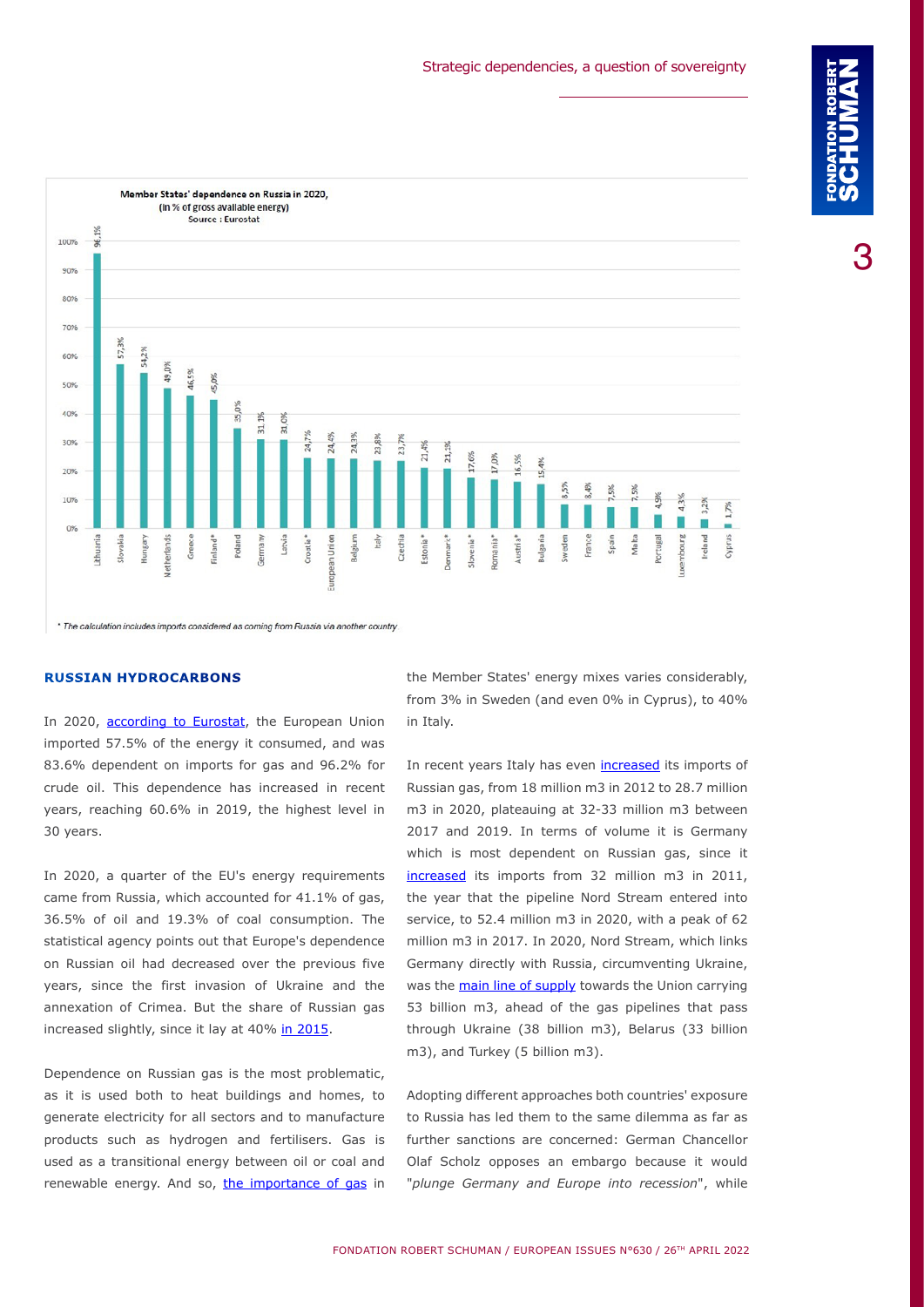Italian Prime Minister Mario Draghi accepts the risk, saying that "*the question is whether we prefer peace or whether we want to stay all summer with the air conditioning on*".

In Versailles, EU leaders agreed to move away from dependence on Russian gas, oil and coal "gradually" and "as soon as possible". The Commission is due to present a plan on 18 May to achieve this by 2030, but the avenues indicated by the European Council include accelerating the exit from fossil fuels and the use of renewable energies, diversifying supplies, developing hydrogen, improving the interconnections of European gas and electricity networks, increasing reserves, as well as a greater effort towards energy efficiency and "a more circular approach to manufacturing and consumption patterns". Decisions are expected to be taken on 30 and 31 May at an extraordinary European Council, when joint purchases of gas could be agreed in order to reduce the cost of the diversification of supplies.

By adding a security dimension the aim is to reinforce [the logic of the Green Deal](https://www.robert-schuman.eu/en/doc/questions-d-europe/qe-628-en.pdf), which provides for carbon neutrality by 2050. The climate emergency, which does not exclude differences in approach between Member States, particularly with regard to the pace of the transition and the assumption of the social cost, is coupled with a strategic emergency, which does not simplify the challenge to be met but could motivate the political will of the Member States. This seems to be the view of the Commission, which points out that the "full" implementation of its "Fit for 55" target (the reduction of greenhouse gas emissions by 2030 by 55% compared to 1990) would reduce gas consumption by 30%, it suggests to [take this further](https://energy.ec.europa.eu/system/files/2022-03/REPowerEU_Communication_with_Annexes_EN.pdf) by increasing the planned production of biomethane and hydrogen and accelerating the deployment of photovoltaic and wind power capacity.

In the short term, the political will to sanction Russia must be balanced with the economic and social risk of an embargo on Russian gas and oil. On 17 April, the President of the Commission [confirmed](https://www.bild.de/politik/inland/politik-inland/ursula-von-der-leyen-russlands-bankrott-ist-nur-eine-frage-der-zeit-79793356.bild.html) that her administration is preparing "smart mechanisms" to include Russian oil in a future sanctions package. And

Germany has pledged to stop Russian oil imports by the end of the year. But a decision on gas seems out of the question, at least until Russia crosses a red line, such as using a chemical or nuclear weapon, that would force Europeans to act.

Diversifying supplies takes time, despite the intense commercial diplomacy conducted by the Europeans. The preferred option is liquefied natural gas (LNG), which is transported by ship and thus avoids the geographical constraint of pipelines that favours the closest suppliers, to the benefit of Russia. The United States, which has promised at least 15 billion m<sup>3</sup> in 2022, Qatar, Egypt, and West African countries such as Angola and Congo are the most sought-after potential partners. However, LNG requires a technical infrastructure with which Europe is not sufficiently equipped to accommodate all the expected flows. Pipeline gas is still needed, and could come from Azerbaijan or Algeria, with Norway already at full capacity. In the meantime, the Commission presented **legislative text** on 23 March to oblige member states to use at least 80% of their natural gas storage capacity by 2022 and 90% in subsequent years. In the short term, this measure does not allow them to do without Russian gas and increases imports, and therefore revenues for Putin's regime. In the medium term, it protects the European Union from further price manipulation or supply disruptions, and provides gas until new supply lines are established in the long term.

The easiest resource to discard is coal. On 8 April, member states decided to implement an embargo on Russian coal and other solid fossil fuels from August, a trade estimated at €8 billion a year (compared to around €100 billion a year for oil and gas). While 9 Member States have already abandoned coal and 13 have set a date for doing so, coal accounted for only 10.5% of the European energy mix in 2020, with significant differences between States. Poland produced 70% of its electricity from coal in 2021. Due to its early withdrawal from nuclear power Germany produced [28% of its electricity](https://www.statista.com/statistics/736640/energy-mix-germany/) in 2021 using lignite, and depends on Russia for 24% of its energy requirements. Russia supplied one third of the anthracite consumed, but this represented only 2% of the EU's energy requirements.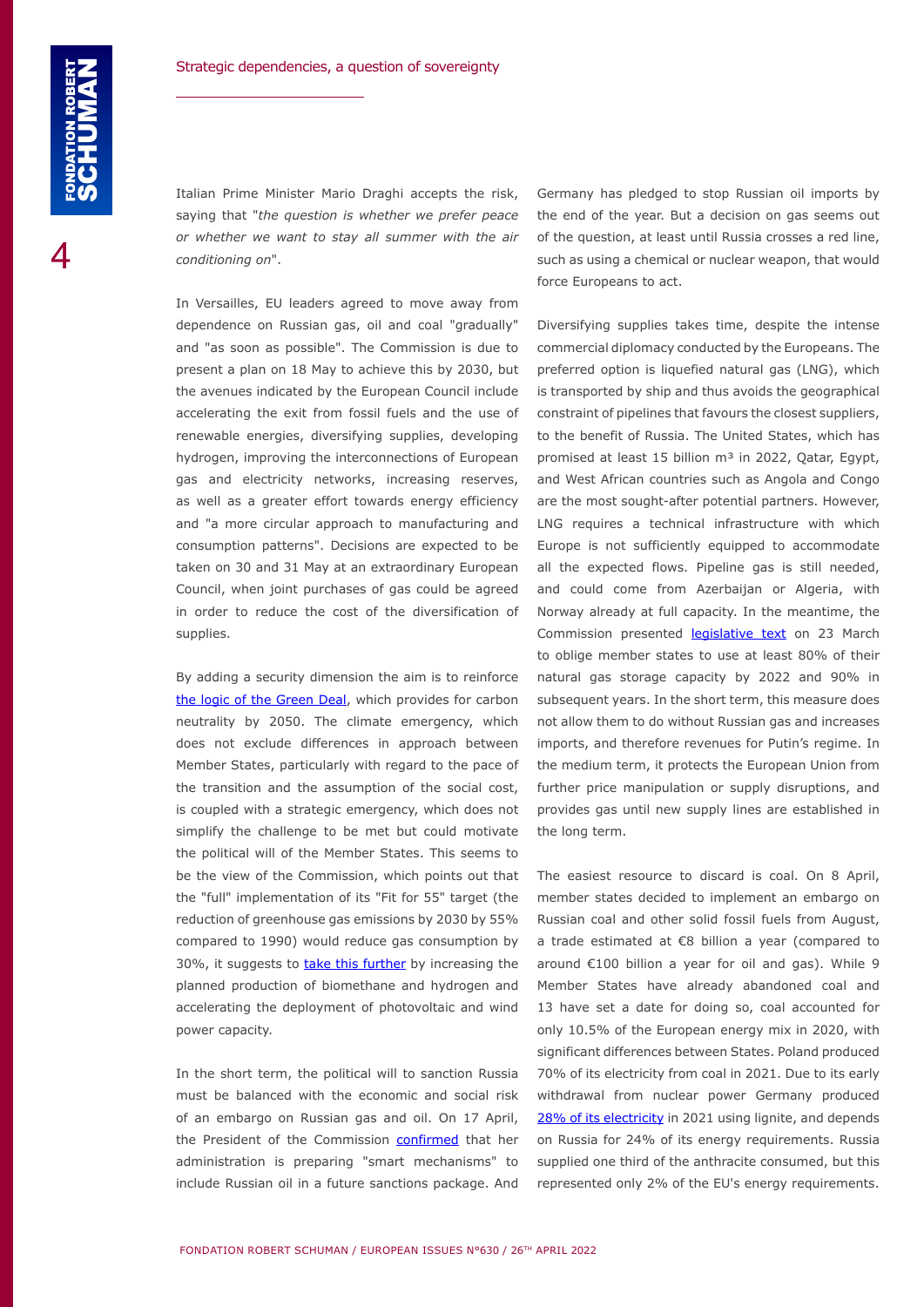### **NEW TECHNOLOGICAL DEPENDENCIES**

While fossil fuels, the basis of our economic prosperity inherited from the 20th century, represent the most urgent need in the current crisis with Russia, so-called critical raw materials and semi-conductors are key to the future sovereignty of the Union in technological, industrial and economic terms, as well as from a societal and democratic point of view.

The move away from fossil fuels and the transition to carbon neutrality, through the development of electric batteries or photovoltaic installations, increases the need for metals and minerals which Europe does not have, or does not have in sufficient quantity, and opens up new vulnerabilities in terms of supplies.

The digital transition, a corollary of the climate transition to develop a new European model, creates new dependencies in terms of materials and equipment. Europeans must be aware of and mitigate their new dependencies immediately. There is a risk of dependence on the political and regulatory choices of third countries, including hostile ones, which could impose their technological and governance model if Europe does not have the same capacity for innovation.

In September 2020, the Commission [observed](https://eur-lex.europa.eu/legal-content/EN/TXT/?uri=CELEX:52020DC0474) that "*Europe's transition to climate neutrality could replace today's reliance on fossil fuels with one on raw materials*", and it proposed an action plan stressing the need for measures targeting the "*diversification of supply of primary and secondary sources, reduce dependence and to improve resource efficiency and circularity*."

Since 2011, the Commission has been conducting a regular review of critical raw material requirements and dependencies. The [first list](https://eur-lex.europa.eu/legal-content/EN/TXT/PDF/?uri=CELEX:52011DC0025&from=EN), which focused mainly on price fluctuations due to demand from emerging countries, included 14 commodities. The **[fourth list](https://eur-lex.europa.eu/legal-content/EN/TXT/PDF/?uri=CELEX:52020DC0474)**, published in 2020, focused on the risk of supply shortages and includes 30 elements, including cobalt and lithium, which are essential for the development of electric batteries and on which the EU is 86% and 100% dependent in terms of extraction and processing. The 137 products identified in the in-depth review

launched in 2021 indicate a much more comprehensive consideration of the EU's ecosystems and the scale of the task ahead to mitigate the vulnerabilities of the European economy.

While the issue of fossil fuels primarily involves relations with Russia, the issue of raw materials raises the problem of dependence on another power whose interests are largely contrary to those of the European Union, China. China supplies 52% of the products for which Europe is highly dependent on the outside world. Hence it [provides](https://ec.europa.eu/docsroom/documents/48878/attachments/2/translations/en/renditions/native) 89% of the magnesium used by the automotive and electronics industries in Europe. It also supplies 90% of rare earths, considered by the Commission as a "vital issue for most industrial ecosystems" as they are used to make the permanent magnets used in electric motors, digital technologies or wind turbines. China controls 93% of the permanent magnet value chain and could, as it has done in the past, reduce its exports or subject them to high tariffs.

In Versailles, EU leaders called to secure supplies through strategic partnerships, strategic stockpiling, the development of the circular economy and the use of resources available in Europe. The European [Raw Materials Alliance](https://erma.eu/), launched by the Commission in 2020 and which includes partners from North and South America, Africa, Asia and Oceania, is already partly responsible for meeting these objectives. It has identified 14 mining projects to exploit rare earths in Europe and cooperation on recycling and industrial processing for the recovery of materials is being set up. While less than 1% of the rare earths used in Europe come from recycling, the objective is to develop recovery and processing to reduce external needs. The [European Batteries Alliance](https://www.eba250.com/), initiated in 2017, aims to supply 80% of lithium from European sources by 2025.

#### **DIGITAL AND SEMI-CONDUCTORS**

EU leaders reiterated the roadmap already implemented in the digital transition: investment in artificial intelligence, cloud computing and 5G; strengthening standards on data, digital services and artificial intelligence; standardisation of key technologies such as 6G.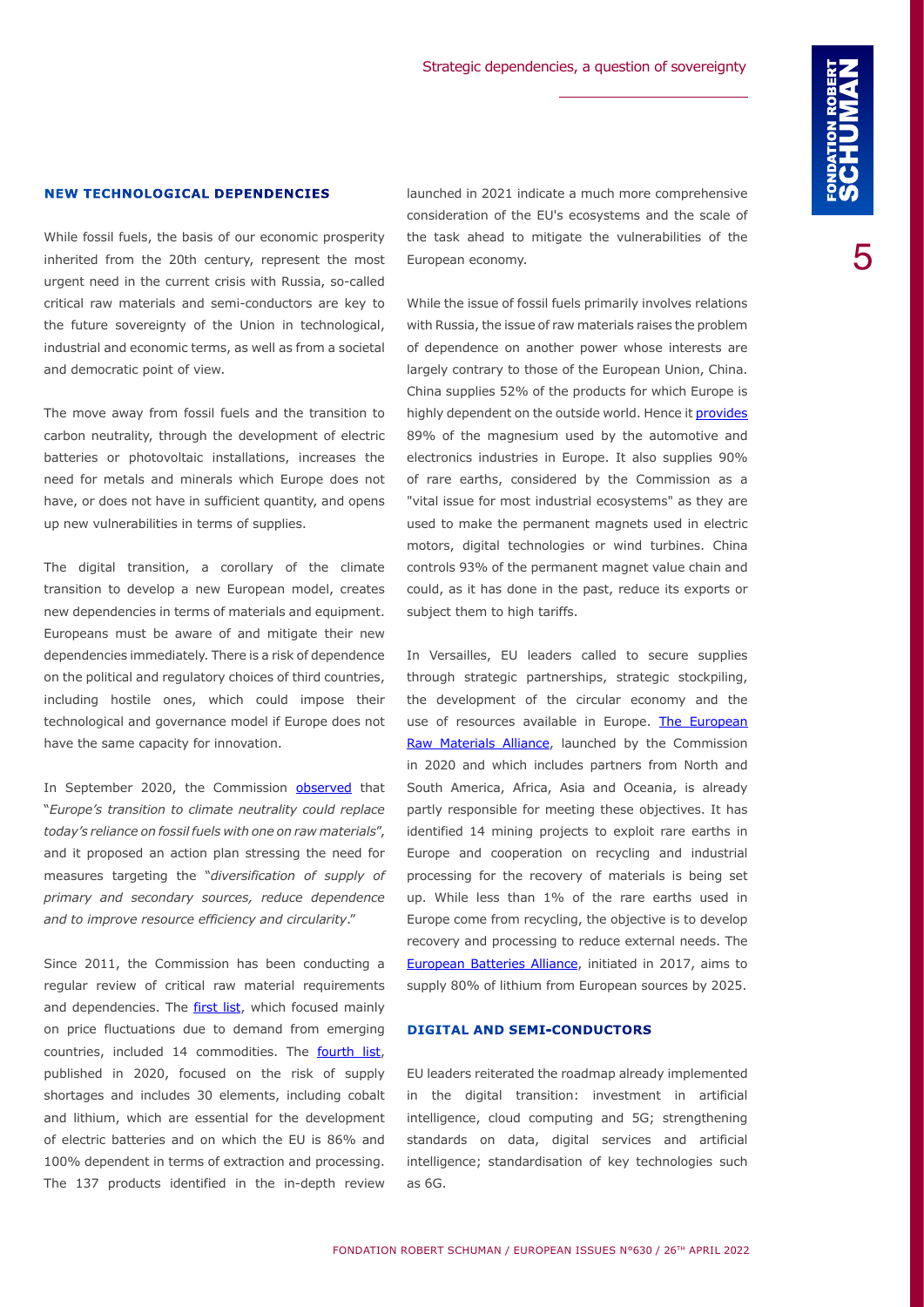A key element, in addition to the supply of raw materials for the manufacture of electronic components, is the availability of semiconductors. However the European Union only represented [10% of the market share](https://www.semiconductors.org/wp-content/uploads/2021/05/2021-SIA-Factbook-FINAL1.pdf) in the world in 2020, lagging behind the USA (47%) and South Korea (20%). [According to the Commission](https://digital-strategy.ec.europa.eu/en/policies/alliance-processors-and-semiconductor-technologies) it is heavily dependent on design, packaging and assembly, and lacks the capacity to manufacture the smallest chips, which are crucial for the development of advanced technologies. China, which is still an emerging power in the field, already controls some of the most advanced components, such as solar wafers, semiconductor materials used as building blocks in photovoltaic panels, of which it accounts for 96% of world production.

The EU is therefore seeking to build up the technological and production capacity to achieve a 20% share of the global semiconductor market by 2030. Launched in July 2021, the **[Alliance for processors and semi](https://digital-strategy.ec.europa.eu/en/policies/alliance-processors-and-semiconductor-technologies)**[conductor technology](https://digital-strategy.ec.europa.eu/en/policies/alliance-processors-and-semiconductor-technologies) is supposed to lead to the identification of the requirements and bottlenecks, and to remedy them. The **European Chip Act**, presented in February 2022, plans to facilitate the pooling of public and private resources by mobilising €43 billion.

Access to raw materials and electronic components, which is crucial for civilian industries, is even more so for defence industries. The sanctions against Russia in the field of dual-use goods, semiconductors and quantum computing are a reminder of the importance, in terms of security and defence, of mastering technologies and securing supplies.

While not explicit in the Versailles roadmap, the issue has been taken on board in the [Strategic Compass](https://data.consilium.europa.eu/doc/document/ST-7371-2022-INIT/en/pdf) approved by the European Council on 24 March. Europeans note that "our strategic competitors are rapidly investing in critical technologies and challenging our supply chains and access to resources." and stress that "*investing in innovation and making better use of civilian technology in defence is key to enhancing our technological sovereignty, reducing strategic dependencies and preserve intellectual property in the EU*".

Member States plan to assess the risk to critical infrastructure supply chains in 2023 and to stimulate research and technological innovation, in coordination with the European Defence Agency (EDA). A Critical Technology Observatory, set up by the Commission, is responsible for monitoring strategic dependencies in semiconductors, cloud and edge technologies, quantum computing and artificial intelligence.

At the crossroads of the civilian and the military, a [European Alliance for industrial data, the edge and](https://digital-strategy.ec.europa.eu/en/policies/cloud-alliance)  [the cloud](https://digital-strategy.ec.europa.eu/en/policies/cloud-alliance) was established in 2021 to support the development of secure cloud and edge technologies for both the public and private sectors in Europe. The Commission estimates that by 2025, 80% of data will be processed at the edge, i.e. close to the network that produces it, compared to 20% today. Controlling data processing and storage is eminently strategic and crucial in terms of sovereignty.

#### **HEALTH AND FOOD**

Since the Covid-19 pandemic, the European Union has extended its support competences in the field of health, in particular to strengthen coordination between Member States and with institutions in order to anticipate and manage crises with the creation of the **European Health Emergency Preparedness** [and Response authority](https://ec.europa.eu/health/health-emergency-preparedness-and-response-hera/overview_en) (HERA). It has committed to industrial policy by setting out a **pharmaceutical** [strategy](https://ec.europa.eu/health/medicinal-products/pharmaceutical-strategy-europe_en) to finance and develop European innovation and production of medicines. The draft revision of the pharmaceutical legislation will be presented at the end of 2022 and the possibilities of funding are unclear for the time being.

Just as the pandemic revealed dependencies on pharmaceuticals, the war in Ukraine highlights the dependency of European agriculture on pesticides and fertilisers as well as on plant proteins used to feed livestock. This twofold observation revives the [debate](https://www.robert-schuman.eu/en/doc/questions-d-europe/qe-627-en.pdf) on the Commission's 2020 Farm to Fork strategy, which calls for a reduction in the use of pesticides and aims to encourage a reduction in meat consumption and thus in livestock farming.